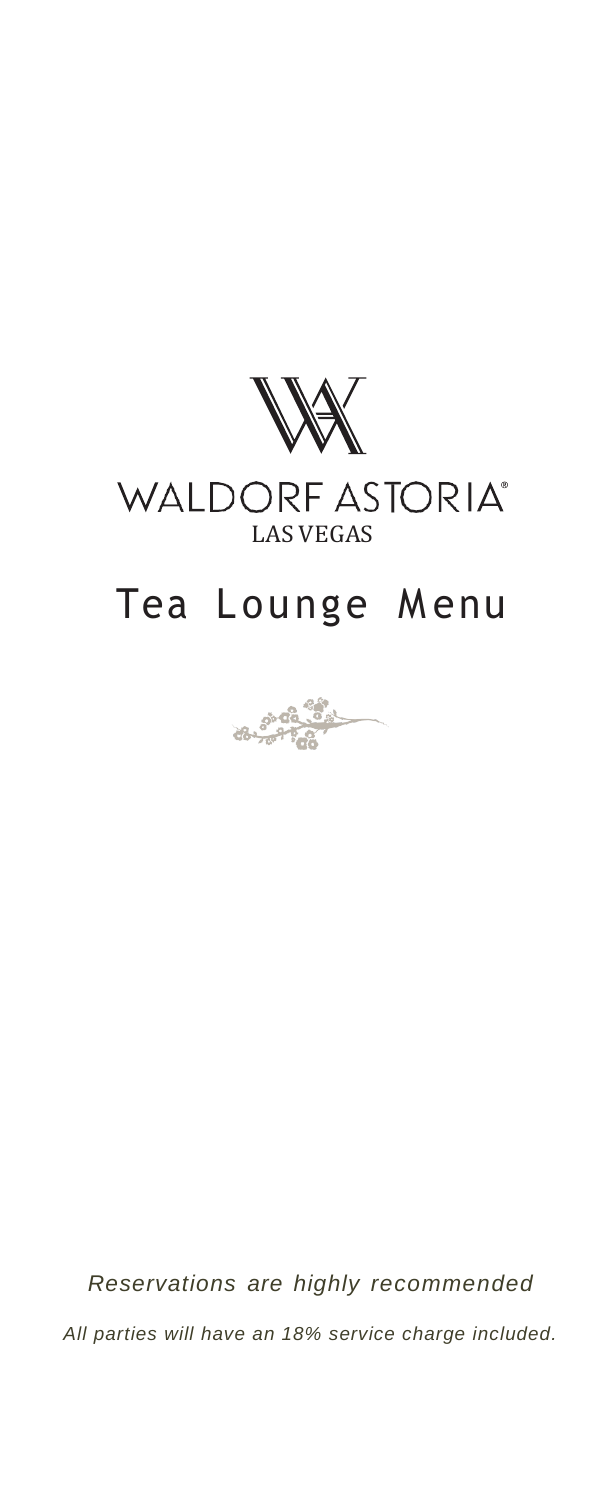

## About Tealeaves

Tealeaves uses the top 3 grades of tea. They search for the finest teas, flowers and herbs, bring them to Vancouver and meticulously cup out each ingredient,

carefully selecting each element of the blend. Tealeaves' tea selection undergoes a meticulous tasting and procurement process. Tealeaves runs independent third-party lot testing on every single

lot purchased from, adhering to extremely high standards, including strict testing for herbicides and pesticides. By following Japanese and EU standards in European or US certified labs for all of our testing

processes, we meet international standards.



Available Daily | 30 per child (Age 0 - 12)

*Choice of freshly brewed loose leaf tea or hot chocolate*

> *Tea Sandwiches* Nutella and Banana Sandwich Turkey | Cheddar Pinwheel

*Freshly Baked Signature Scones* Accompanied by Devonshire Cream | Lemon Curd | Homemade Berry Jam

> *Tea Desserts* Dulce de Leche Choux Lemon Blueberry Tart Red Berry Cheesecake Pistachio Macaron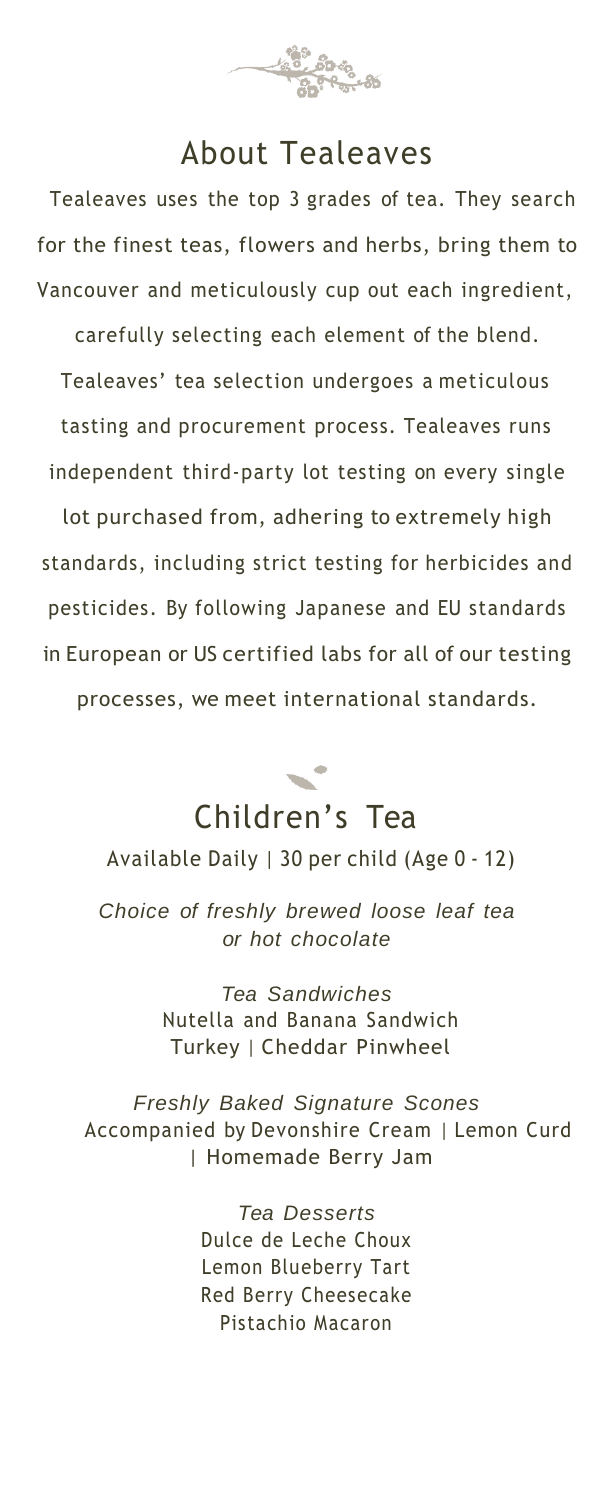

## Afternoon Tea Available Daily | 58 per person (Age 13+)

*Choice of freshly brewed loose leaf tea*

*Tea Sandwiches*

Curry Chicken Sandwich Curry Aioli | Pecans | Pickled Onion | Turmeric Raisin Bread

Ham Sandwich Rosemary Porcheta | Mustard Pickle Aioli | Multigrain Bread

> Truffle Croque Cream Cheese | Toasted Brioche

Egg Gougère Emmental Puff | Creamed Egg | Paprika Dust

*Freshly Baked Signature Scones*

Accompanied by Devonshire Cream | Lemon Curd| Homemade Berry Jam

#### *Tea Desserts*

Dulce de Leche Choux Pate Choux | Dulce de Leche Cream | Salted Caramel Ganache | Espresso Bean

 Lemon Blueberry Tart Lemon Sponge | Blueberry Compote | Fresh Blueberry Meringue

Red Berry Cheesecake Red Berry Gelee | Cheesecake Mousse | Vanilla Sable Cookie

Pistachio Macaron Macaron Shell | Sicilian Pistachio Ganache

Please advise your server should anyone in your party have any dietary restrictions.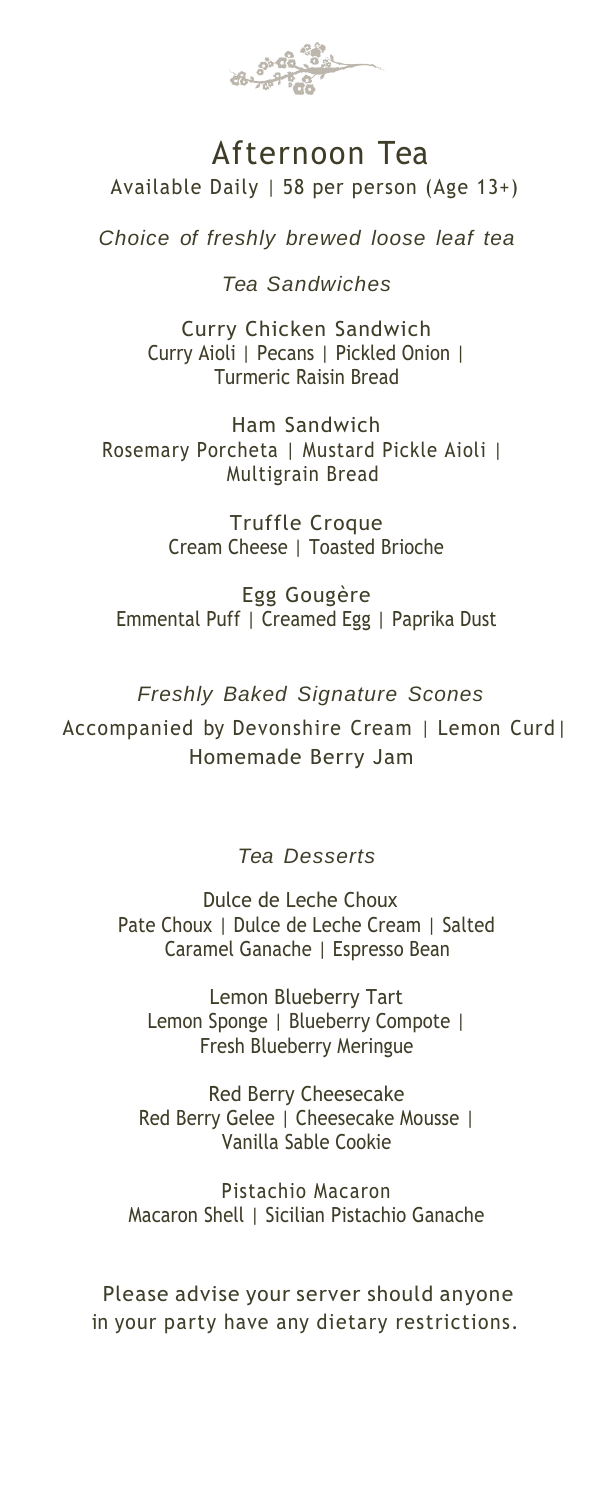

## Afternoon Tea Enhancements

Tea for Two

Traditional Afternoon Tea for Two with a bottle of Sparkling Wine 195

## Endless Mimosas

With fresh squeezed orange juice + Domaine Ste. Michelle, Brut in addition to afternoon tea 29 à la carte 39

# Bellinis 22

Selection of fresh fruit purée + Domaine Ste. Michelle, Brut *Fresh fruit purée options:* Blood Orange Coconut Pineapple Peach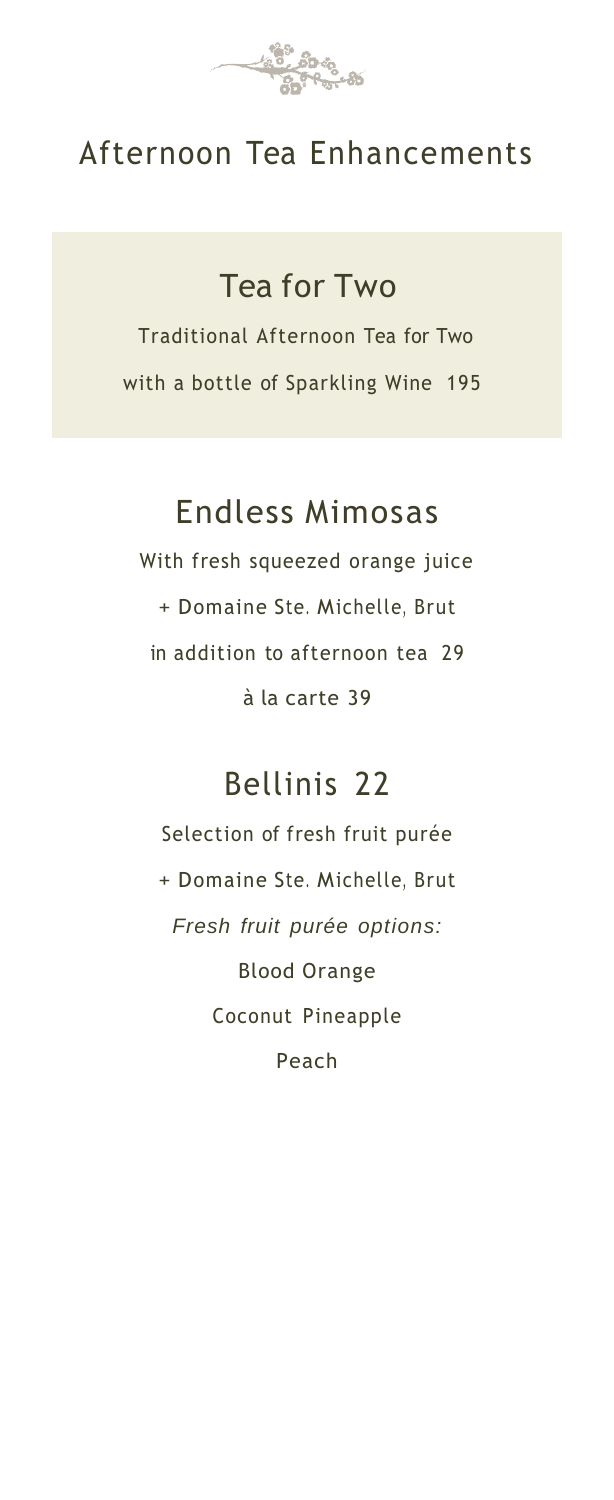

# Sparkling Wine & Champagne Offerings

Domaine Ste. Michelle, Brut Columbia Valley | Washington | NV glass 18 bottle 80

> Collet, Brut Champagne | France glass 29 bottle 145

Veuve Clicquot Brut Rosé, Champagne | France bottle 175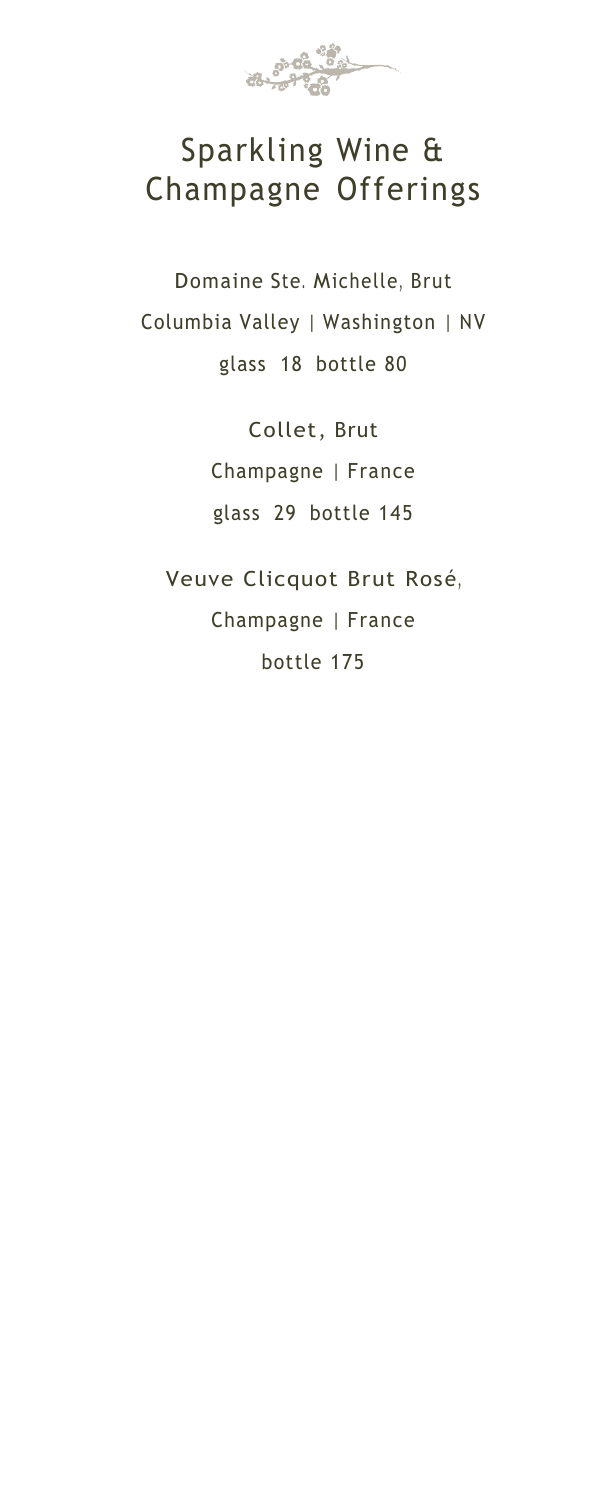

## Black Teas

#### English Breakfast

One of the world's favorite morning teas, English Breakfast blends complex malty Indian and copper-liquor Ceylon teas with the brightness of a China keemun.

#### Golden Tippy Assam

This 2nd flush golden-tipped Assam produces a full-bodied cup with deep, copper liquor noted for its lively character and distinctly malty flavor.

#### Flowery Earl Grey

An exquisite blend of black and green tea leaves, perfumed with bergamot and accented with blue cornflower petals.

#### Masala Chai

Complex blend of top- quality, freshly hand-ground spices: cardamom, cinnamon, ginger, pepper, and cloves – and Indian black tea.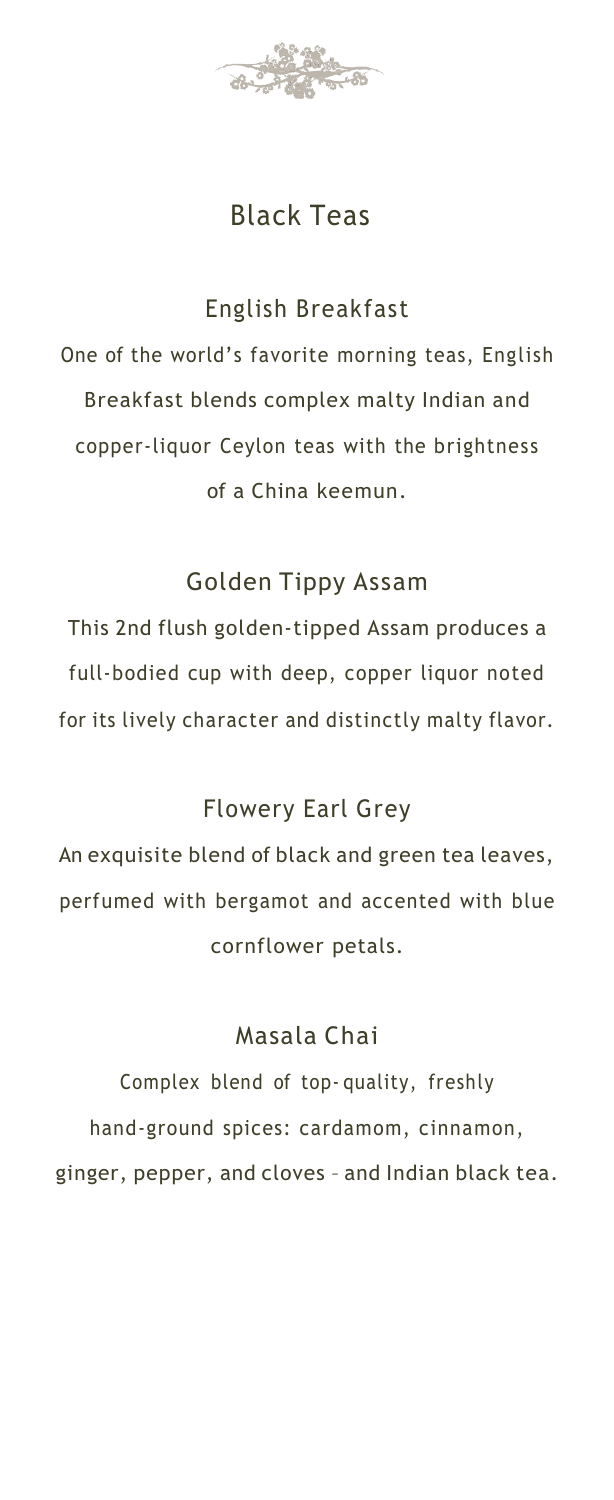

## Green Teas

#### Floral Jasmine Green

Fresh, mellow overtones with a slightly astringent finish; sweet and lingering aroma.

#### Imperial Green

This exceptional 3rd grade Dragonwell, with its mild taste and beautiful pale celadon liquor, is reputed to have valuable health and well-being properties.

Organic Lychee Green

This tea is perfumed with a sweet and complex bouquet of lychee, which is prized for high polyphenols and an intense floral taste.

#### Matcha

One of the healthiest beverages on the planet. Discovered over 900 years ago, Matcha gives the drinker a long-lasting boost of energy, expanded awareness, and maximum antioxidants without the unwanted side effects typical to coffee or a sugar high.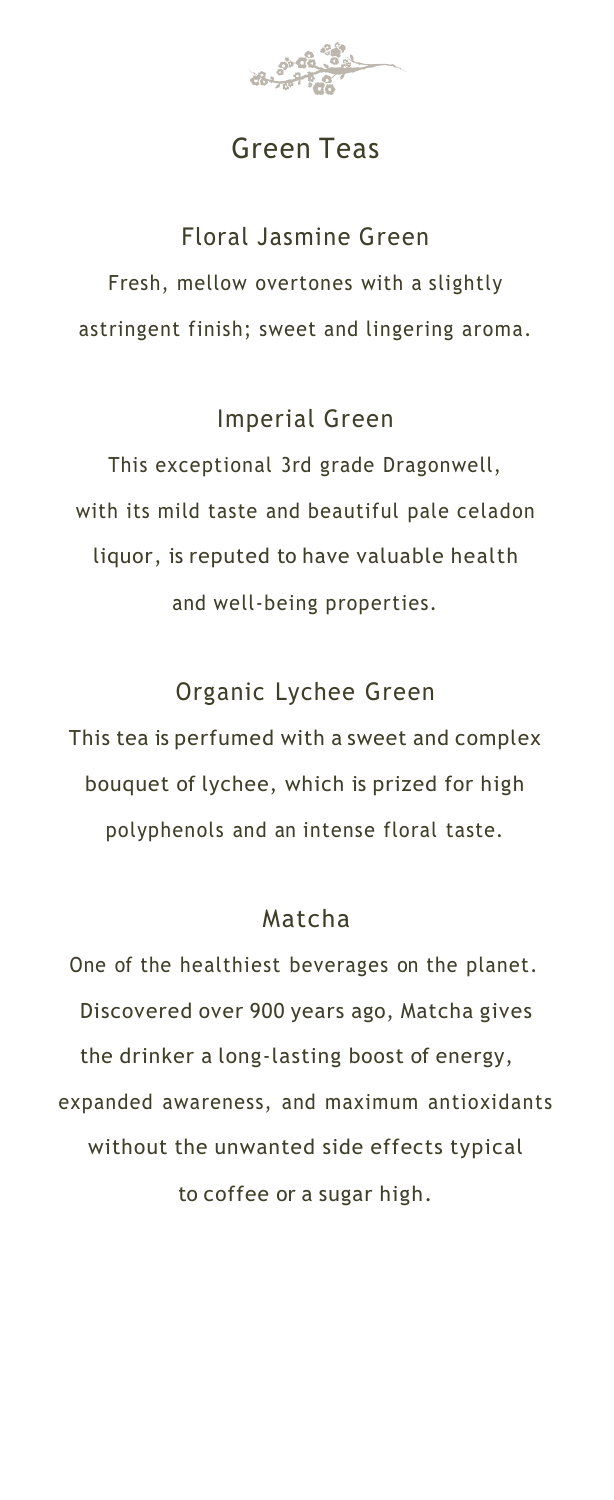

## Oolong Teas

#### Osmanthus Oolong

Top- grade high-mountain oolong tea from Formosa delicately scented with rare osmanthus flowers. A traditional symbol of love and romance, osmanthus is often used in wedding customs in Taiwan.

### Monkey Picked

Nurtured by clouds and mist, the large and twisted leaves unfurl to yield a fresh, earthy aroma with sweet palate. Highly prized and hand-picked, excellent for multiple infusions.

#### Mango Oolong

Mingled with the scent of ripe mangoes, this refreshing Tung Ting oolong yields a sweet and delicate cup.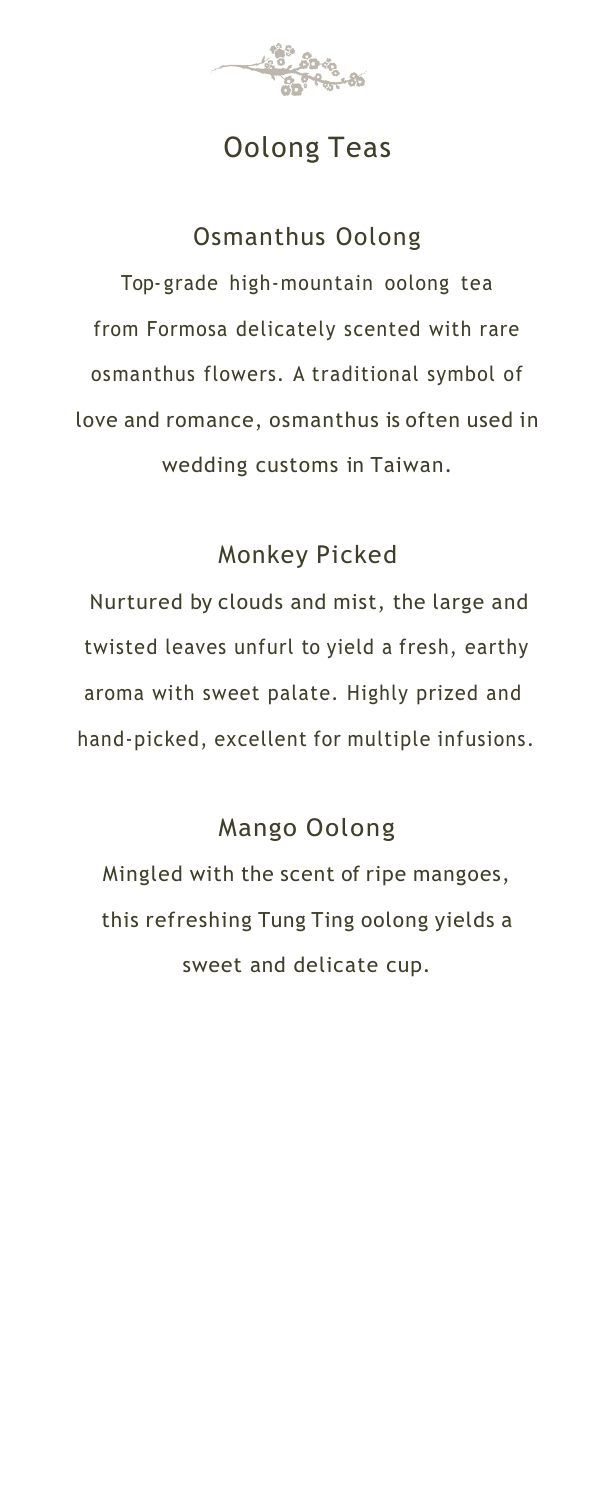

## Artisan Blend Teas

### Pu-Erh Tou Cha

Known as a medicinal tea known particularly for its cholesterol-reducing and digestive properties, and is also said to aid in weight loss. Pu-Erh is low in tannins and has a thick, smooth, earthy flavor.

#### Mad Hatters Tea Party

This velvety combination of bright and flowery Ceylon with passionfruit, pomegranate, and vanilla has become a favorite blend of those with an appreciation for fruity palates.

### Organic Vanilla Rooibos

Madagascar vanilla bean natural essential oil sweetens this organic Rooibos, producing a round, full cup which is ideal with a spot of milk.

#### Jasmine Pearl White

A true white tea, hand-picked, hand-selected, meticulously perfumed, and then sorted twice (by size) in the mountainous Fuding, Fujian Province.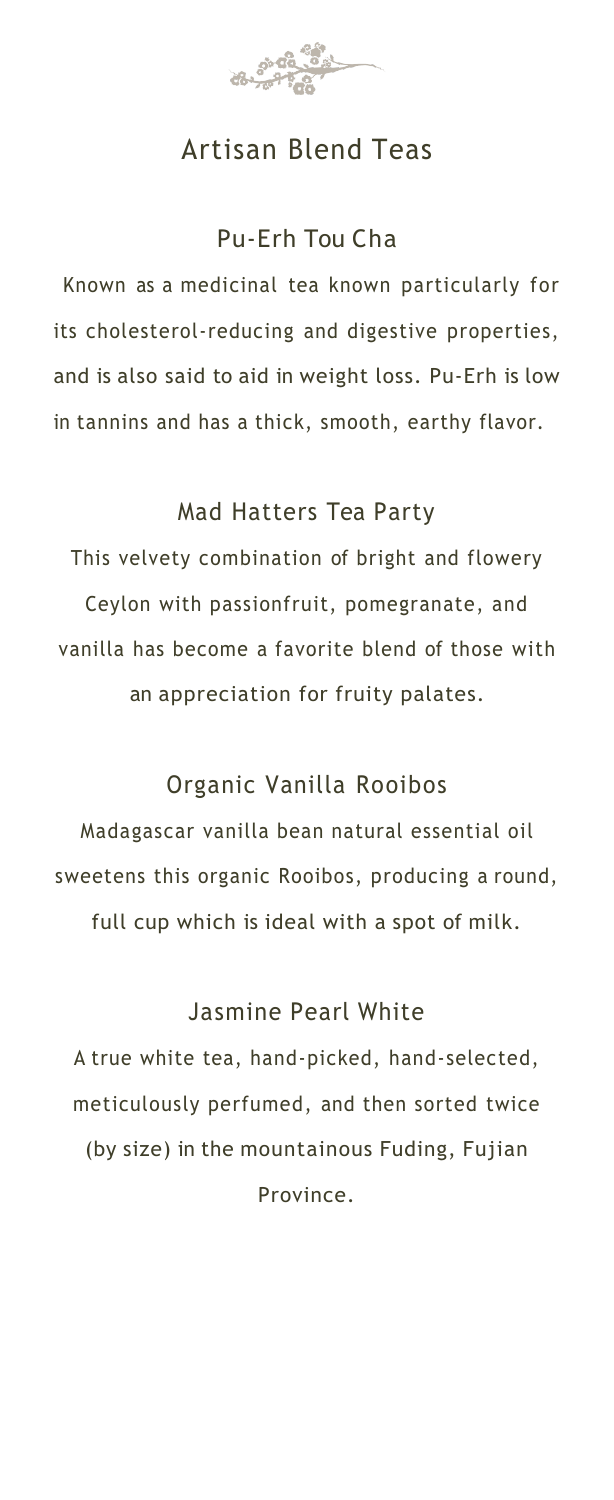

## Herbal Teas

## Cold and Flu Blend

Drink to ease aches and pains, congestion, lower fever and clear your head to improve focus and feel better.

#### Mountain Berry

A ripe and fruity mélange of superfood Saskatoon berries (native to Canada), red and black currants, raisins, and wild blueberries.

### Ginger Yuzu

The distinct grapefruit, lime, and orange character of Yuzu brightens this herbaceous ginger herbal.

## Organic Chamomile Flowers

A tranquil and calming herbal infusion of sweet and apple-fragrant golden chamomile blossoms harvested from the fertile plains in the Nile Valley of Egypt.